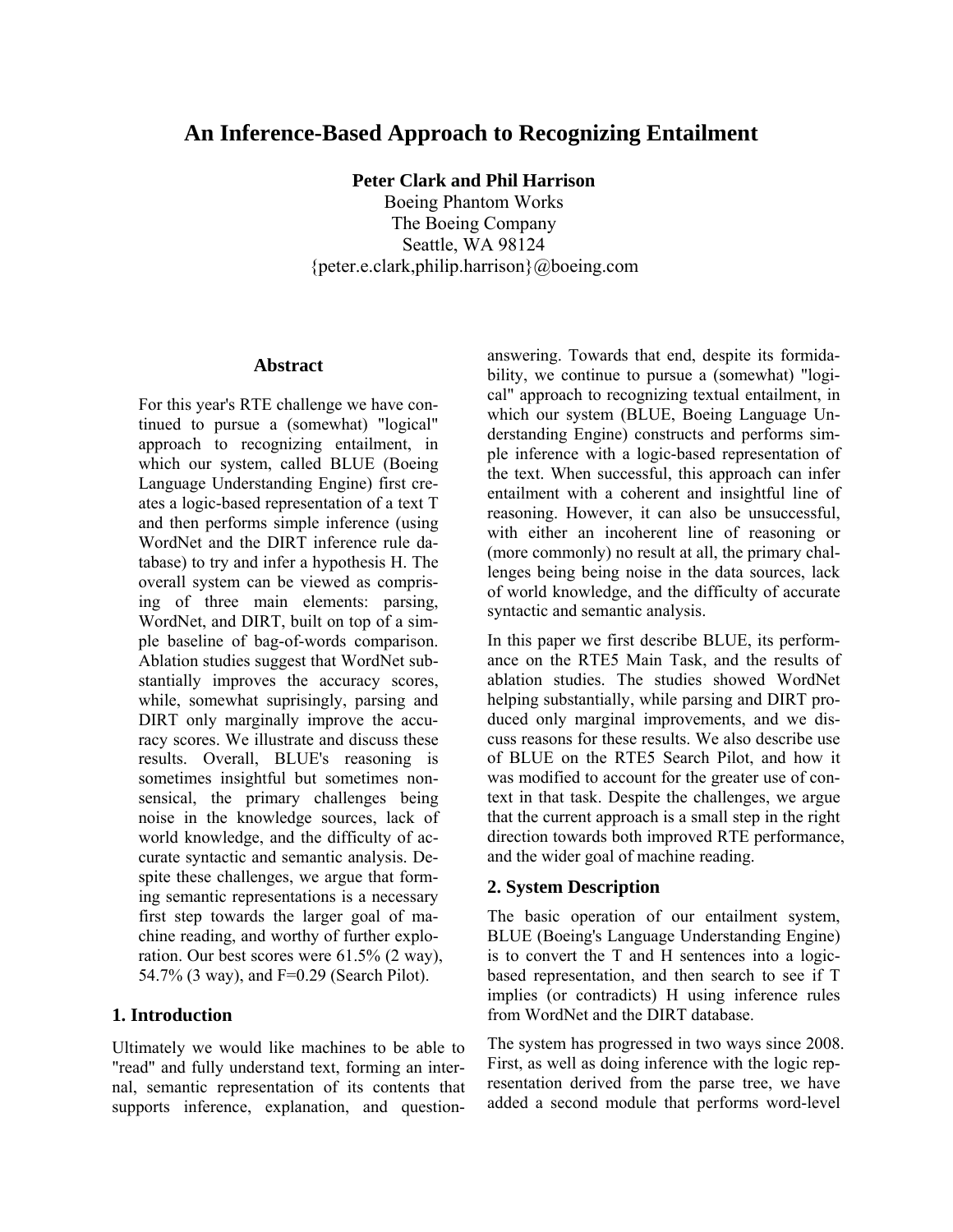inference with just the bags of words in T and H, i.e., ignoring syntactic structure. Second, the basic engineering of the language engine BLUE has substantially improved, enabling it to interpret a wider variety of grammatical constructs than in 2008.

The overall system now consists of two entailment modules in a pipeline (Figure 1): The first generates and compares a logical representation of the T and H texts to try and conclude entailment or contradiction. If either can be concluded, the module exits with that conclusion. If not (i.e., the "unknown" cases), the second module performs a similar comparison but using just the bags of words in the T and H texts, i.e., ignoring the syntactic (parse) structure of the texts. WordNet and DIRT can be used in both modules, as we describe shortly. We now describe the logic module and bag-of-words module in turn.



**Figure 1:** BLUE consists of two pipelined modules, performing simple inference with structured and word-based representations of the text.

#### **2.1 The Logic Module**

#### **2.1.1 Initial Language Processing**

We briefly summarize how BLUE converts the initial T and H sentences into logic. Further details are provided in (Clark and Harrison, 2008). BLUE comprises a parser, logical form (LF) generator, and final logic generator. Parsing is performed using SAPIR, a mature, bottom-up, broad coverage chart parser (Harrison & Maxwell 1986). During parsing, the system also generates a logical form (LF), a semi-formal structure between a parse and full logic, loosely based on (Schubert and Hwang, 1993). The LF is a simplified and normalized tree structure with logic-type elements, generated by rules parallel to the grammar rules, that contains variables for noun phrases and additional expressions for other sentence constituents. Some disambiguation decisions are performed at this stage (e.g., structural, part of speech), while others are deferred (e.g., word senses, semantic roles), and there is no explicit quantifier scoping. A simple example of an LF is shown below (items starting with underscores "\_" denote variables):

;;; LF for *"A soldier was killed in a gun battle."* (DECL

 $((VAR X1 "a" "solidier")$ (VAR  $X2$  "a" "battle" (NN "gun" "battle")))  $(S (PAST) NIL "kill" X1 (PP "in" X2)))$ 

The LF is then used to generate ground logical assertions of the form  $r(x,y)$ , containing Skolem instances, by applying a set of syntactic rewrite rules recursively to it. Verbs are reified as individuals, Davidsonian-style. An example output is:

;;; logic for *"A soldier was killed in a gun battle."*  object(kill01,soldier01), in(kill01,battle01), modifier(battle01,gun01).

plus predicates associating each Skolem with its corresponding input word and part of speech. At this stage of processing, the predicates are syntactic relations (subject(x,y), object(x,y), modifier(x,y), and all the prepositions, e.g.,  $in(x,y)$ ). Plurality, tense, and aspect are represented using special predicates, asserted for the Skolems to which they apply. Negation is represented by a special assertion that the sentence polarity is negative. Pronoun and definite reference resolution is performed by a special module which uses the (logic for the) referring noun phrase as a query on the database of assertions. Another module performs special structural transformations, e.g., when a noun or verb should map to a predicate rather than an individual. Two additional modules perform (currently naive) word sense disambiguation (WSD) and semantic role labelling (SRL). However, for our RTE experiments we have found it more effective to leave senses and roles unspecified, effectively considering all valid senses and roles (for the given lexical features) during reasoning until instantiated by the rules that apply.

#### **2.1.2 Recognizing Textual Entailment**

#### **a. Subsumption**

Given the logic representing the T and H sentences, we treat the core entailment task as determining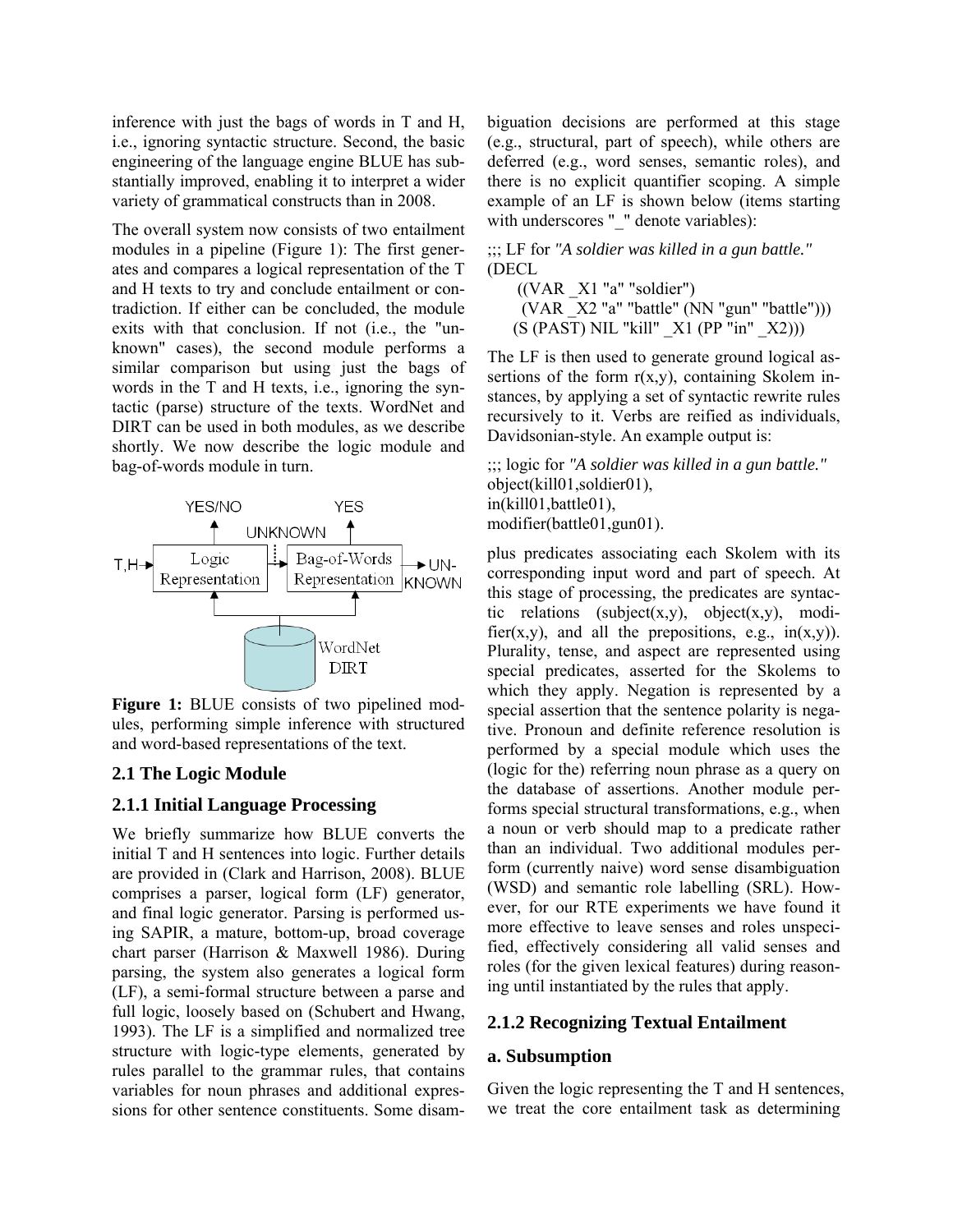whether T implies H. Similar to several other RTE systems (e.g., Bobrow et al, 2007), the simplest case of this is if the representation of the H sentence subsumes (is more general than, is thus implied by) that of T. For example, (the logic for) "A person likes a person" subsumes "A man loves a woman". This basic operation is also used to determine if an inference rule's condition is satisfied by a sentence, and thus can be applied.

A set S1 of clauses subsumes another S2 if each clause in S1 subsumes some (different) member of S2. A clause C1 subsumes another C2 if both (for binary predicates) of C1's arguments subsume the corresponding arguments in C2, and C1 and C2's predicates "match". An argument A1 subsumes another A2 if some word sense for A1's associated word is equal or more general (a hypernym of) some word sense of A2's associated word (thus effectively considering all possible word senses for A1 and A2). Two syntactic predicates "match" (i.e., are considered to denote the same semantic relation) according to the following rules:

- (i) both are the same
- (ii) either is the predicate of(x,y) or modifier(x,y)
- (iii) the predicates subject(x,y) and by(x,y) match (for passives)
- (iv) the predicates are in a small list of special cases that should match e.g., on $(x,y)$  and onto $(x,y)$ .

These rules for matching syntactic roles are clearly an approximation to matching semantic roles, but have performed better in our experiments than attempting to explicitly assign (with error) semantic roles early on and then matching on those.

### **b. Use of WordNet**

BLUE makes use of WordNet to recognize the equivalence (synonym) and subsumption (hypernym) relationships between (senses of) wordsduring the subsumption tests just described. When comparing words, BLUE considers all possible senses. It also ignores the original part of speech of the words, thus effectively considering all parts of speech so that cross-part-of-speech equivalences such as "run"(n) and "run"(v) are recognized.

In addition to synonyms and hypernyms, BLUE uses WordNet's "similar" (SIM), "pertains" (PER), and "derivational" (DER) links to recognized equivalence. The "similar" links connect approximately equivalent (senses of) adjectives, e.g.,

$$
speedy#s2 \leftarrow similar-to \rightarrow fast#a1
$$

The "pertains" links connect approximately equivalent (senses of) nouns, adjectives, and adverbs, e.g.,

$$
rapidly \#r1 \leftarrow pertains-to \rightarrow quick \#a1
$$

The "derivational" links connect equivalent (senses of) nouns and verbs, e.g.,

destroy#v1 ←derives→ destruction#n1

thus enabling verbs and nominalizations to be related (Gurevich et al., 2006). These additional WordNet relations enable a substantially larger number of word equivalences to be correctly recognized than just using the synonym relations.

#### **c. Use of DIRT Inference Rules**

In addition to comparing the (logic for the) T and H sentences directly, BLUE looks for elaborations of T that are subsumed by H by applying inference rules to T. A rule is applied if the rule's condition subsumes the T sentence, and if so, the rule's conclusion is asserted after binding the shared variables.

Our source of inference rules is the DIRT inference rule (paraphrase) database (Lin and Pantel, 2001, Pantel et al, 2007). The database contains 12 million rules, discovered automatically from text, of form:

```
(X relation<sub>1</sub> Y) \rightarrow (X relation<sub>2</sub> Y)
```
where *relation* is a path in the dependency tree between constitutents X and Y. Although the database is quite noisy, it allows more sophisticated entailments to be both spotted and explained.

We found that the verb rules (e.g., IF X loves Y THEN …) were substantially more reliable than the noun rules (e.g., IF X part of Y THEN …), and as a result only use the verb paraphrases in BLUE.

### **2.1.3 Error Tolerance**

Despite the sizes of WordNet and DIRT, BLUE often misses valid entailments following the algorithm described, often because a single predicate in H does not subsume anything in T (and no inference rules make the connection). To accomodate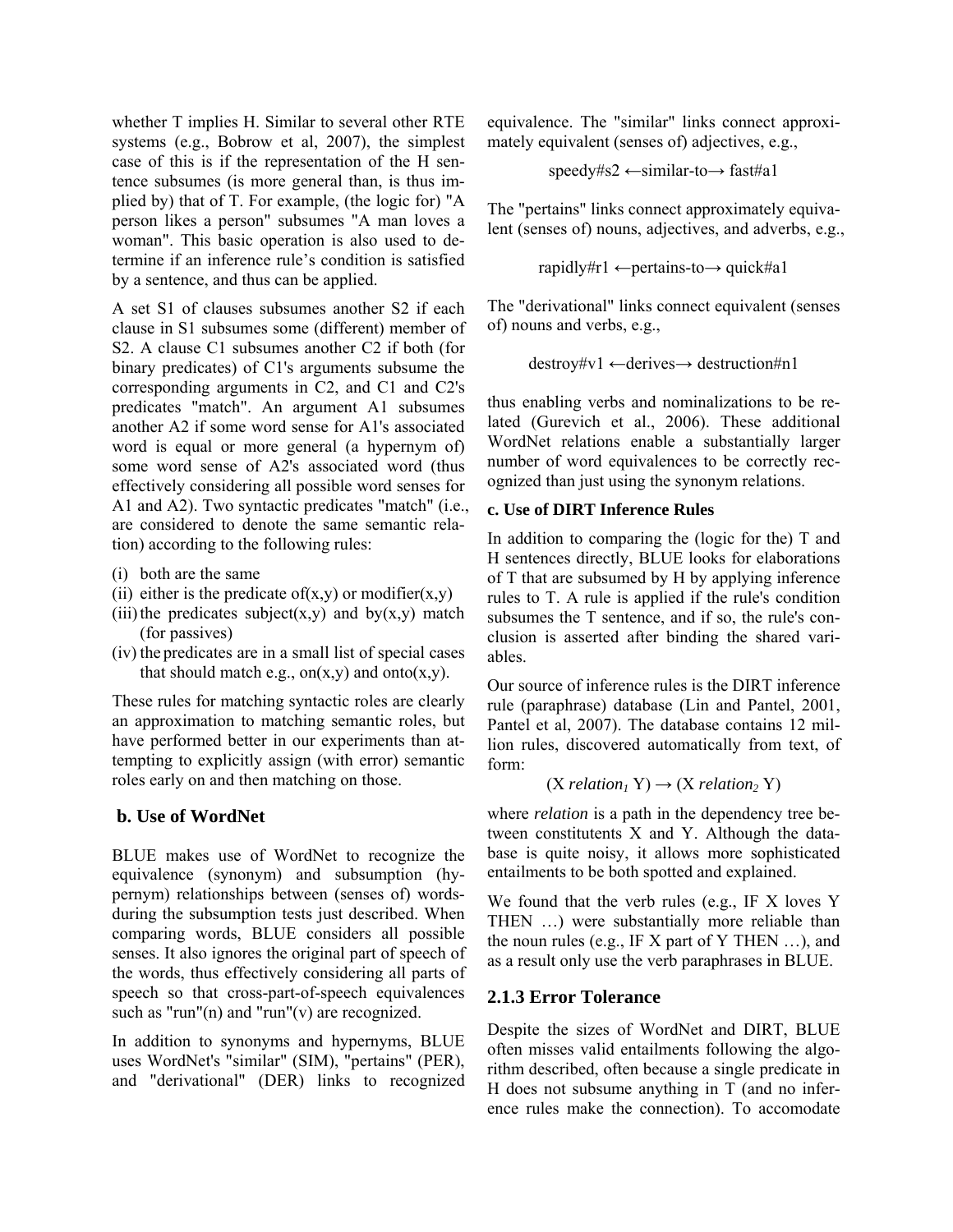this, we allow up to 1 mismatch during subsumption testing, i.e., up to 1 predicate in H is allowed not to subsume the inference-elaborated T for subsumption (entailment) to be recognized. We also experimented with allowing more (2) and fewer (0) mismatches. Allowing more mismatches results in greater coverage but less accuracy and worse<sup>[1](#page-3-0)</sup> explanations in the logic module, with the overall system accuracy remaining largely unchanged. 1 mismatch seemed to provide the best balance of coverage and explanation quality.

### **2.2 The Bag-Of-Words Module**

The bag-of-words module is used if the logic module is unable to conclude or refute entailment. It performs similar inference-based comparisons to conclude entailment, but between the bags of words rather than logic for the T and H sentences, thus ignoring syntactic structure. Each bag is the collection of the (root forms of the) nouns, verbs, adjectives, and adverbs in a sentence (thus prepositions, determiners, etc. are ignored), and also ignoring the verb "be". To compute subsumption with bags, BLUE searches for some pairing of Hwords with T-words such that each H-word subsumes a T-word. Note that a word cannot be used twice in the pairings (unless it occurs twice in the bag), and thus subsumption involves a search to find the best pairing. As the bags are small an exhaustive search is straightforward.

#### **a. Use of WordNet**

WordNet is used to compute equivalence and subsumption between words in this module in the same way as for the logic module.

### **b. Use of DIRT Inference Rules**

A large number of the DIRT paraphrases are of the form:

```
IF X verb Y THEN X verb' Y
```

```
Because the dependency paths in the condition and 
action are the same here, we can infer a word-level 
substitution inference that verb \rightarrow verb'. In many
cases these duplicate WordNet's synonym and hy-
pernym relations, but in many cases they denote 
new inferential relationships outside WordNet, 
such as "kiss" \rightarrow "love", "meet" \rightarrow "visit", and
"market"(v) \rightarrow "sell". BLUE uses these DIRT-
```
derived inferential relationships when computing subsumption between words in the bags.

# **3. Results – Main Task**

We ran three configurations of BLUE: The bag-ofwords module alone; the logic module alone; and the logic plus bag-of-words module in the pipeline (i.e., the full system). The results are shown in Table 1.

|                          | $2-Way$ | $3$ -way |
|--------------------------|---------|----------|
| Bag-of-words module only | 60.0    | 52.8     |
| Logic module only        | 56.7    | 46.3     |
| $Logic + bag-of-words$   | 61.5    | 54.7     |

**Table 1:** BLUE's scores (% correct) on the RTE5 test set. The best results were obtained when using the logic  $+$  bag-of-words pipeline.

The best results were obtained with the pipeline, using first the logic-based and then word-based entailment. The lower score for the logic module alone is primarily due to the low number of cases for which it could infer (or refute) entailment: Of the 600 pairs, it inferred (or refuted) entailment for 176 (29%) of them with a relatively high  $(63.6\%)$ accuracy, but the remaining 424 were then labelled "unknown". Thus adding the bag-of-words module to handle these unknown cases substantially improved the overall score. It is also interesting that the bag-of-words module alone (but still using WordNet and DIRT for inference within it) is only slightly worse than the pipeline, suggesting that extracting syntactic structure provides only small additional discriminatory power. We discuss this further in the ablation studies later in Section 4.3.

### **4. Analysis**

In this Section we illustrate and discuss some of the successes and failures of BLUE. All the below results are taken from the full pipelined (logic + bag-of-words) system described earlier. We use the notation:

**H** for ENTAILMENT/YES **H\*** for CONTRADICTION/NO

and also abbreviate the examples for presentation purposes.

<span id="page-3-0"></span> $<sup>1</sup>$  i.e., the line of reasoning is nonsensical</sup>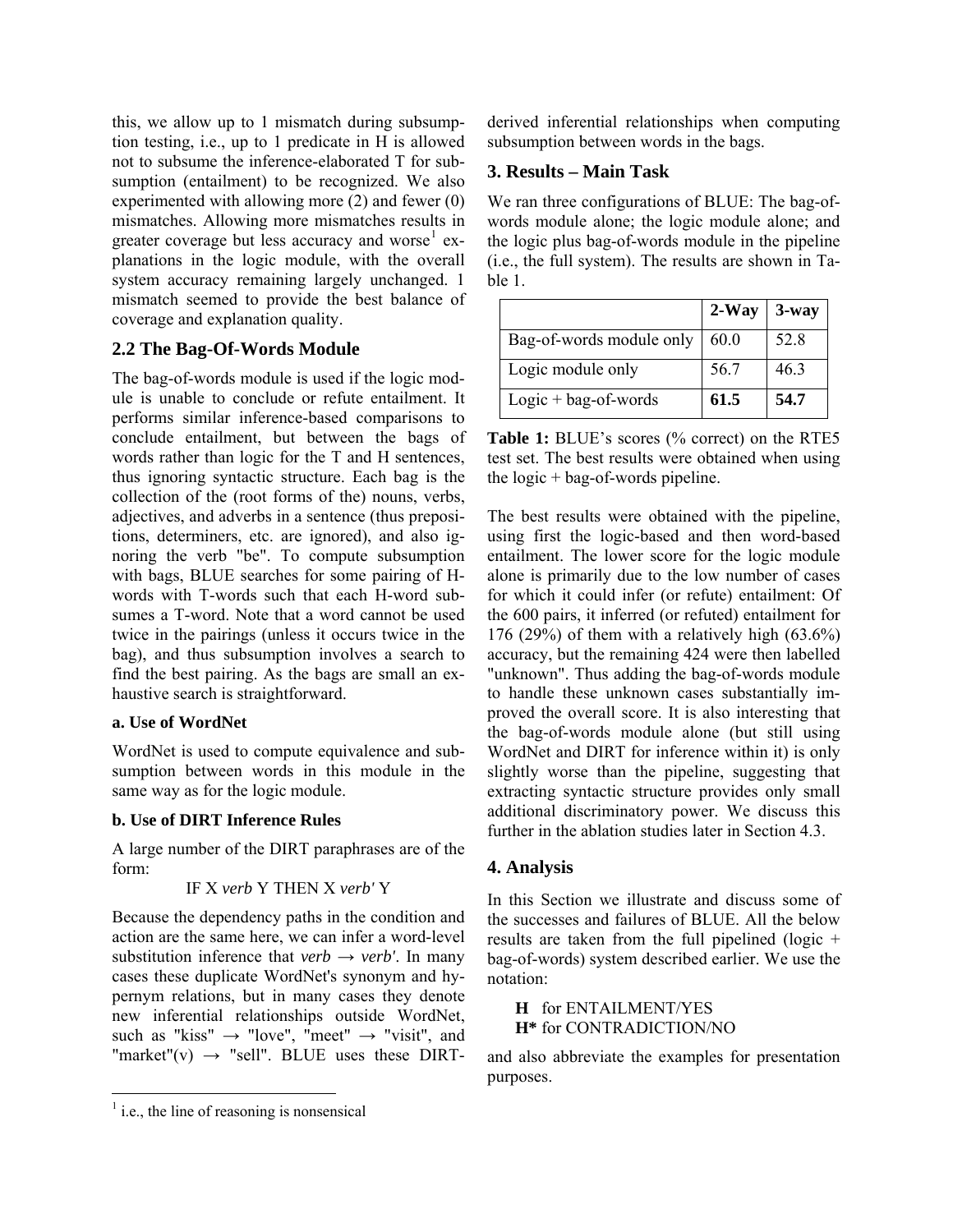#### **4.1. Use of WordNet**

WordNet was an important source of information relating words together. For example, below:

191 (BLUE got this right): **T:** Ernie Barnes... was an offensive lineman... **H:** Ernie Barnes was an athlete.

BLUE got this right as WordNet states that (a sense of) "athlete" subsumes (is a hypernym of) a sense of "lineman". Similarly:

467 (BLUE got this right): **T:** Katrina...made landfall in...Florida... **H:** Katrina hit Florida.

as a sense of "hit" (namely, reach a destination, "We hit Detroit") subsumes a sense of "make" (namely "reach", "We made it to the plane").

WordNet's "similar", "pertains", and "derivational" links were also useful, for example:

303 (BLUE got this right): **T:** ...Japanese capital of Tokyo... **H:** Tokyo is the capital of Japan.

Here BLUE correctly related "Japanese" and "Japan" because Japanese#a1 pertains to Japan#n2 in WordNet. However, here:

281 (BLUE got this wrong, predicting YES): **T:** Clarkson died... **H\*:** Actress Lana Clarkson killed...

BLUE incorrectly concluded "kill" subsumes "die" because the derivational (DER) nominalizations of these words subsume each other (death#n7 isa killing#n2). In this case, BLUE's heuristic of considering all possible senses has caused the problem, as this sense of death#n7 ("the act of killing") is incorrect for this text.

### **4.2 Use of DIRT Inference Rules**

The 12 million DIRT inference rules are a mixture of equivalences, insightful plausible implications, and noise. Informally, about 50% of the DIRT rules seem reasonable. Some successful and unsuccessful examples using DIRT are:

333: (BLUE got this right)

**T:** ...an attempted hijacking of a Norwegian tanker...by Somali pirates...

**H:** Somali pirates attacked a Norwegian tanker.

BLUE correctly inferred entailment via the DIRT rule "IF X hijacks Y THEN Y is attacked by X". Similarly:

26: (BLUE got this right)

**T:** The U.S. holds about 240 men at the U.S. base in Cuba...

**H:** About 240 people are detained in Guantanamo.

BLUE correctly inferred entailment via the DIRT rule "IF Y is held by X THEN Y is detained by X", plus WordNet's assertion that "person" subsumes "man". (BLUE did not equate "Guantanamo" with "U.S. base in Cuba", but one mismatch is tolerated during reasoning).

Two example failures with DIRT are:

30: (BLUE got this wrong, predicting YES)

**T:** A man has hijacked a passenger plane in the Jamaican resort of Montego Bay...

**H\*:** A plane crashed in the Jamaican resort of Montego Bay.

via the (vaguely plausible) DIRT rule "IF Y is hijacked in X THEN Y crashes in X", and

407: (BLUE got this wrong, predicting YES) **T:** Venus Williams triumphed over …Bartoli… **H\*:** Venus Williams was defeated by…Bartoli…

via the (non-sensical) DIRT rule "IF Y wins over X THEN X defeats Y" (and WordNet's "triumph" isa "win").

In general, using DIRT results in a mixture of coherent and incoherent rules and reasoning. A random sample of DIRT rules used by BLUE in the RTE5 challenge illustrate the mixture of good, bad, and simply nonsensical:

IF X is canceled on Y THEN X is won on Y

IF Y takes a X post THEN X elects a Y leader

- IF Y is made amid X THEN Y comes of X
- IF X is done of Y THEN X does of Y
- IF Y causes a death of X THEN Y causes X's death
- IF Y wins by X THEN Y wins a election by X
- IF someone expects by  $X$  in  $Y$  THEN  $Y$  develops a product in X

If Y sell's X's business THEN Y holds X's tongue IF X orders on Y THEN X tells a President on Y

### **4.3 Ablation Studies**

BLUE can be considered to use three sources of knowledge to infer entailment: the syntactic struc-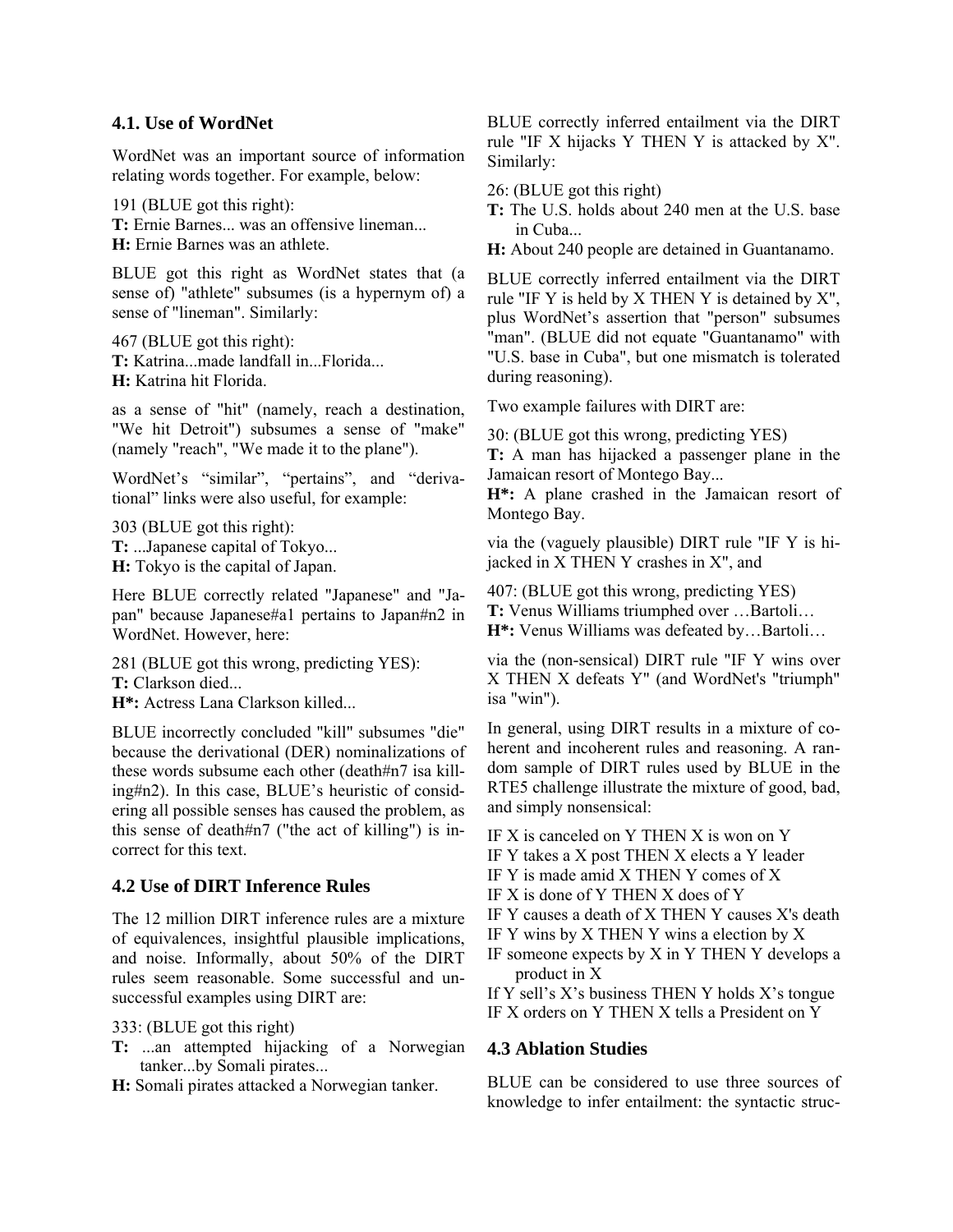ture (parse) of the sentences, WordNet, and DIRT. We ran three ablation studies on the full pipelined system to investigate the relative contribution of each of these sources. To ablate the syntactic structure, we bypass the logic module and just use WordNet and DIRT for inferring subsumption with the bag-of-words. The results are shown in Table 2.

| <b>Configuration:</b> | <b>RTE5 Dev</b> | <b>RTE5 Test</b> |
|-----------------------|-----------------|------------------|
| BLUE (full)           | 63.8            | 61.5             |
| - without parse       | 63.5            | 60.0             |
| - without DIRT        | 63.3            | 62.7             |
| - without WordNet     | 578             | 57.5             |

| <b>Contribution:   RTE5 Dev</b> |        | <b>RTE5 Test</b> |
|---------------------------------|--------|------------------|
| parse                           | $+0.3$ | $+1.5$           |
| <b>DIRT</b>                     | $+0.5$ | $-12$            |
| WordNet                         | +6 ()  | -4 ()            |

**Table 2:** Ablation studies show WordNet helping substantially, and parsing and DIRT marginally. Figures are % correct, 2-way test, on the RTE5 development & test sets respectively. Contribution is the difference between ablated and full BLUE.

The main observation from these results is that WordNet is substantially improving the score, while, somewhat surprisingly, parsing and DIRT are barely improving the accuracy scores (and in one case hurting the score).

Concerning DIRT, there appear to be two factors contributing to its limited utility. First, the database is noisy. Despite the presence of many insightful rules (it is remarkable that machine learning has been so successful at acquiring them), about half the rules appear to be invalid or nonsensical. Second, and perhaps more significantly, the DIRT rules only solve a minority of cases. Of the 600 cases, only 86 (RTE5 DEV) and 64 (RTE TEST) used DIRT rules to establish entailment. If half of these rules are bad, then that means only approximately 30-40 ( $\approx$  5%) entailments are using good DIRT rules, and compounded with other possible errors (parse, word sense, etc.) is barely enough to make a significant performance difference.

The main reason DIRT only potentially solves a small number of cases is simply that most RTE pairs require substantially more than a simple inference rule to solve -the RTE test is hard. For example:

- 157 (BLUE got this wrong, saying UNKNOWN)
- **T:** Slumdog Millionaire director Danny Boyle....The...filmmaker told....
- **H:** The movie "Slumdog Millionaire" has been directed by Danny Boyle.

Here the word "movie" in H causes BLUE's failure. It is only because we know from general knowledge that Slumdog Millionaire *is* a movie (not a company or a play, say) that a person concludes entailment, but BLUE does not have this knowledge. (Consider, for example, that if we replace "Slumdog Millionaire" with "Hollywood" in both T and H then H would not be entailed). Similarly:

- 499: (BLUE got this wrong, saying UNKNOWN)
- **T:** ...the party, which is backed by Putin, officially nominated Medvedev for presidency...
- **H:** Vladimir Putin supports Medvedev.

Here entailment can be inferred with the plausible inference that if X backs Y, and Y nominates Z, then X supports Z. However, this is beyond DIRT's expressive power.

It is also interesting and somewhat surprising that extracting syntactic structure has, at least in BLUE, only a small effect on accuracy. One reason for this is that extracting syntactic (hence semantic) structure is very error-prone. However, another reason seems to be that the (usually implicit) semantic relationships often remain the same between T and H (even if H is not entailed), reducing the discriminatory power of the syntactic structure. In other words, if the T and H sentences make sense, are coherent with general knowledge, and are topically similar, then this vastly constrains the allowable semantic relationships that can connect the concepts, hence reducing the value of comparing them. Of course, one can *in principle* change the semantic relationships between T and H (e.g., T: "Danny directed the movie", H: "The movie directed Danny") but in practice such rearrangements are usually nonsensical, off topic, or inconsistent with general knowledge, and thus do not occur often in the texts. This is not a general property of language, but it is a general property of naturally occurring texts in the world - we might call it "semantic continuity" - including those texts used in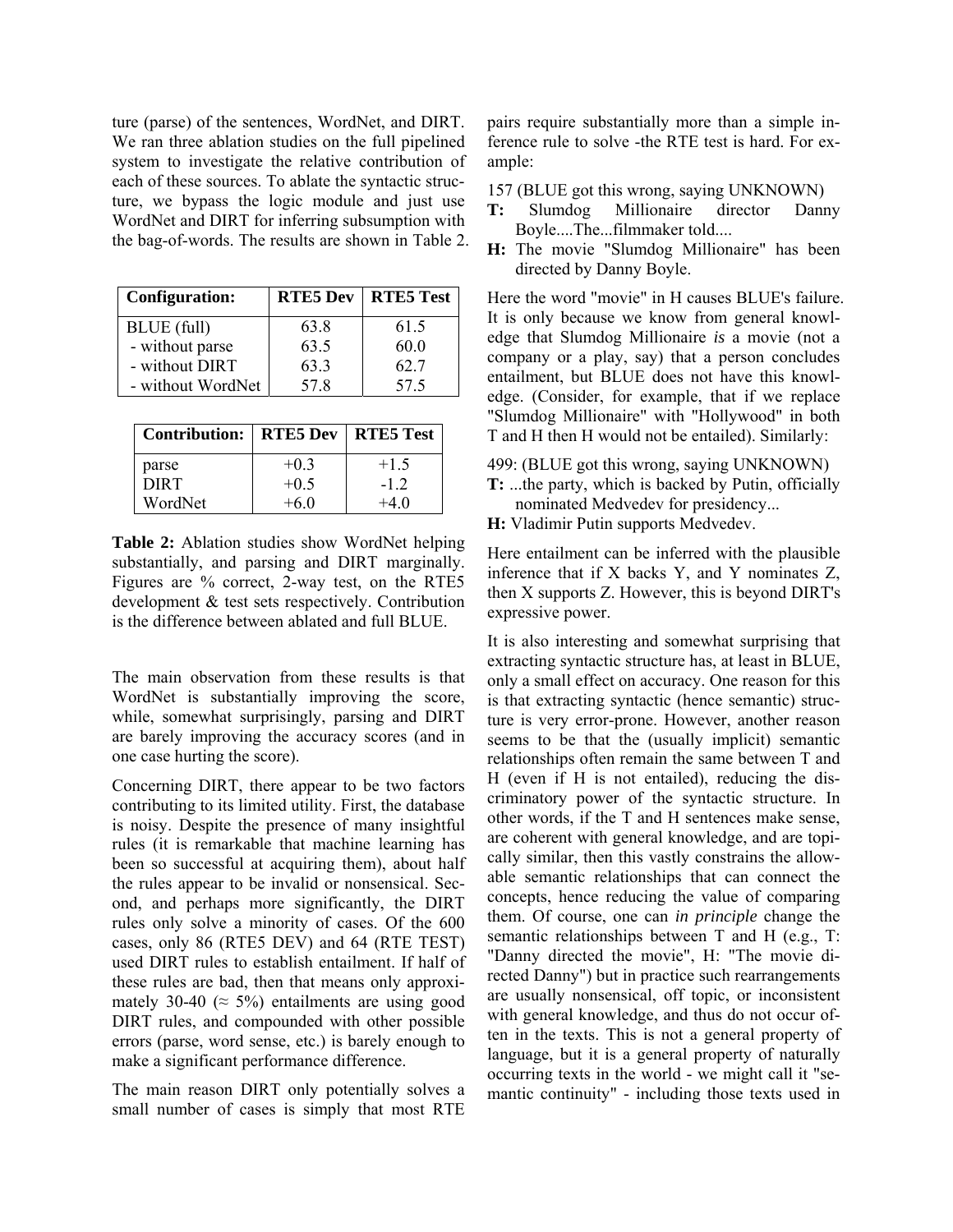the RTE challenges. Burchardt et al. made similar observations about the limited utility of semantic analysis, although attributed it more to technical challenges (in particular semantic role filler matching) rather than "semantic continuity".

# **5. The RTE Search Pilot**

# **5.1 Representing Context**

In addition to the Main Task, RTE5 included a "Search Pilot" task to identify the sentence(s)  $T(s)$ in a newswire article with a headline HEADLINE that entails a hypothesis H. Nine collections of articles and hypotheses were used, each on a different topic. This task differs somewhat from the Main Task in that there is a greater need to take context into account. For example, all the articles in topic D0908-A talk about Nepal, and thus a sentence like:

**T:** The EU's Luxembourg presidency called for a "speedy" return to multi-party democracy.

implicitly refers to democracy in Nepal, and thus can be considered to entail the hypothesis:

**H142:** There has been an international call for a return to democracy in Nepal.

even though "Nepal" is not explicitly mentioned or indirectly referred to in the sentence T. (The sentence in isolation does not entail H142.) Some of the Main Task examples also require using the context of the surrounding sentences, but generally to a lesser degree.

To handle this we use a simple approach, namely taking the article's headline as the context for the article's sentences. Specifically, rather than requiring every part of a hypothesis H to be entailed by a sentence T, we only require those parts not mentioned in the headline to be entailed (we assume the other parts are true based on the headline). For logical entailment, a "part" is a single *relation*(*object,object'*) assertion, and it is considered "mentioned" in the headline (thus assumed true) if the headline contains at least one of the words denoting *relation*, *object*, or *object'*. For example, given BLUE's interpretation of H142:

*; H142: There has been an international call for a return to democracy in Nepal.*  modifier(call01,international01),

for(call01,return01), to(return01,democracy01), in(democracy01,nepal01).

and an article with the headline:

**HEADLINE:** EU slams Nepalese king's dismissal of government.

then the last clause, in(democracy01,nepal01), would be assumed because (an inflection of) "Nepal" is mentioned in the headline. As a result, only the first 3 clauses are used to assess entailment between T and H, corresponding to a "reduced hypothesis":

**H142':** There has been an international call for a return to democracy.

For bag-of-words entailment, a hypothesis word is assumed if that word is also mentioned in the headline, thus again assuming the headline as context. For example, for H142 above the hypothesis bag of words is:

*; H142: There has been an international call for a return to democracy in Nepal.* 

{"international" "call" "return" "democracy" "Nepal"}

but as (an inflection of) "Nepal" is mentioned in the headline, it is assumed and entailment is judged using the reduced bag:

{"international" "call" "return" "democracy"}

In general this simple heuristic works well, but it becomes questionable in cases where the headline and hypothesis are similar (in which case almost all of the hypothesis is assumed). For example:

**HEADLINE:** Prince Charles to Marry Camilla Parker Bowles

**H26:** Prince Charles was married to Princess Diana

here "Prince Charles" and "married" are assumed, and so the reduced hypothesis becomes simply (the logic/words for) "Princess Diana", i.e., any sentence (in the article with that headline) mentioning Princess Diana is considered entailing H26. In fact, in that article most sentences mentioning Princess Diana do, in fact, refer to her marriage to Prince Charles, and so in this case at least the method is still effective. In the limiting case, though, where the hypothesis and headline are identical, all sentences would be (undesirably) treated as entailing the (empty) hypothesis. To guard against this, we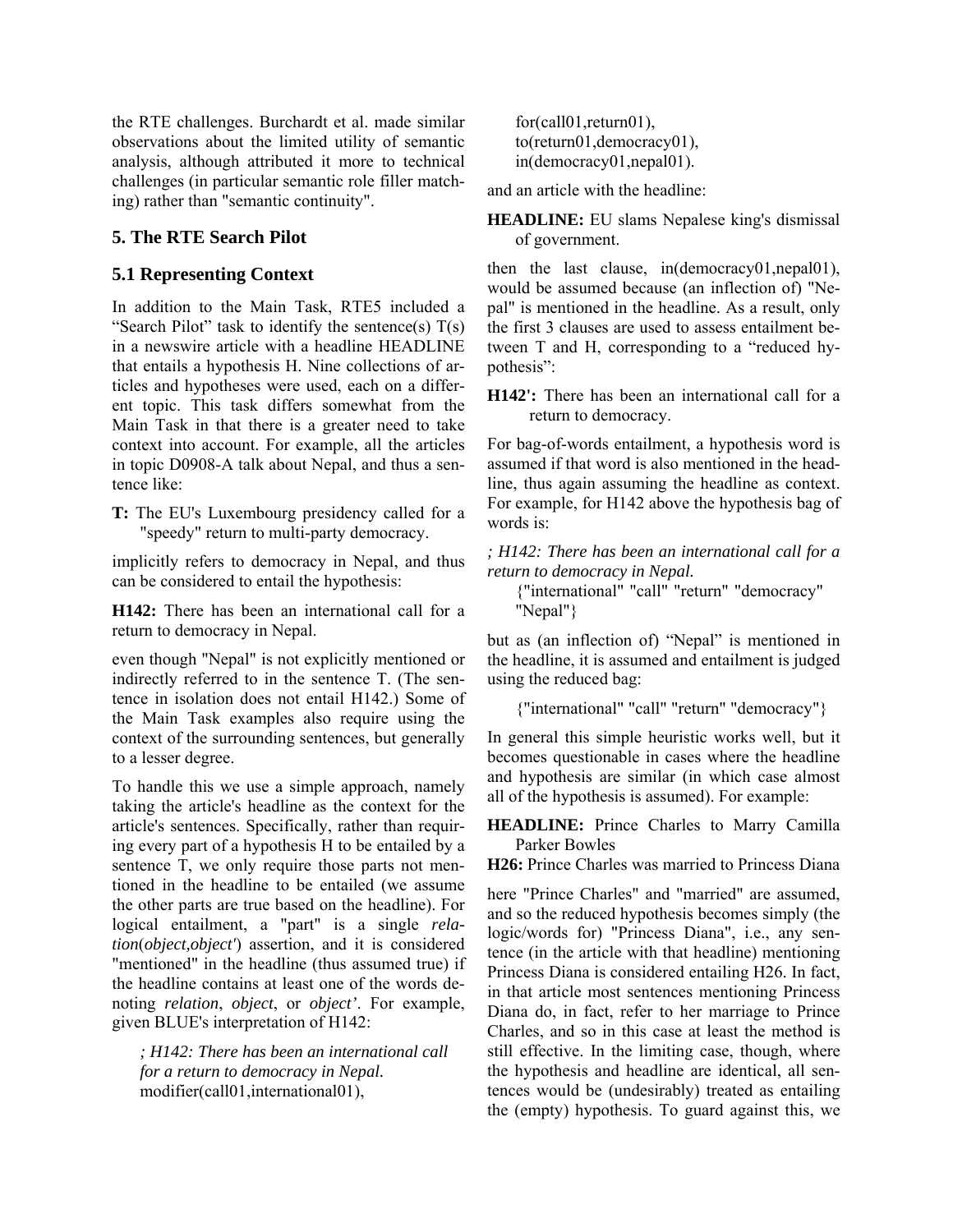require that there is at least one clause/word in the reduced hypothesis. If there is not, then we perform search with the original hypothesis instead.

# **5.2 Results**

We ran three versions of BLUE:

- **bag0:** Just the bag-of-words module. If the (reduced) H bag subsumes the T bag, then entailment is concluded.
- **bag1:** Just the bag-of-words module, but allowing up to 1 mismatch, i.e., if all but one word in the H bag subsumes the T bag, then entailment is concluded.
- **logic1:** Just the logic module, allowing up to 1 mismatch, i.e., if all but one clause in the H representation subsumes the T representation, then entailment is concluded.

In all three cases, WordNet and DIRT were used to determine entailment between words/clauses. We did not experiment with pipelining the two modules, as we did for the Main Task, although the Main Task results suggests this might be the overall best combination. The results (overall microaverages) are shown in Table 3.

|                    | <b>Precision</b> | <b>Recall</b> | <b>F-Measure</b> |
|--------------------|------------------|---------------|------------------|
| <b>BLUE-bag0</b>   | 61.5             | 15.0          | 0.24             |
| <b>BLUE-bag1</b>   | 33.4             | 25.1          | 0.29             |
| <b>BLUE-logic1</b> | 364              | 94            | 0.15             |

**Table 3:** Performance (percentages) of three configurations of BLUE on the RTE Search Pilot.

As would be expected, allowing a mismatch reduces precision but increases recall, with the best tradeoff (F-Measure) being the bag-of-words module allowing 1 mismatch, using WordNet and DIRT to compute subsumption.

### **5.3 Analysis**

### **5.3.1 Successes and Failures**

Sometimes use of WordNet and DIRT lead to some good lines of reasoning in this task, e.g.,

(BLUE got this right)

- **T:** ...France reached a compromise with Israel to bury Arafat in Ramallah...
- **H97:** France and Israel seemed to agree on burial in Ramallah.

was found to be entailed using WordNet's "agree" isa "compromise", and "bury" and "burial" are equivalent according to WordNet's derivational (DER) links. Similarly,

#### (BLUE got this right)

**HEADLINE:** Nepal's king may seek...

**T:** The United States has given Katmandu ...aid... **H147:** The United States provided aid to Nepal.

H147 was found entailed by T using WordNet's "give" isa "provide", and assuming "Nepal" because of the headline.

A common cause of false negatives (missed entailments) was when there was implicit knowledge in the texts that was explicit in the hypothesis, and which could not be inferred from the HEADLINE context. For example:

(BLUE got this wrong, predicting NO)

**T:** If no cardinal wins...the cardinals will pause...as John Paul ordered.

**H74:** New rules…were introduced by John Paul II.

Here, BLUE could not infer entailment of the hypothesis phrase "new rules" as it is not present (either explicitly or inferentially) in the text. In addition, "order" (T) and "introduce" (H74) are not related in either WordNet or DIRT; in fact, the semantic relationship between these two words is quite complex and their equivalence is contextdependent, beyond that which simple hypernym or paraphrase relationships can capture.

A common cause of false positives (incorrectly found entailments) was when WordNet or DIRT incorrectly related two words. This was particularly true for general words, for example, in:

**H19:** Titan has an atmosphere.

the word "have" subsumes many words in the T sentences due to its polysemy, including: "enter", "shape", "time", "say", "discover", "return", "land", and "take", often leading to false positives. Similarly:

(BLUE got this wrong, predicting YES) **T:** Black smoke signaled that they had voted... **H82\*:** A signal of white smoke indicates election...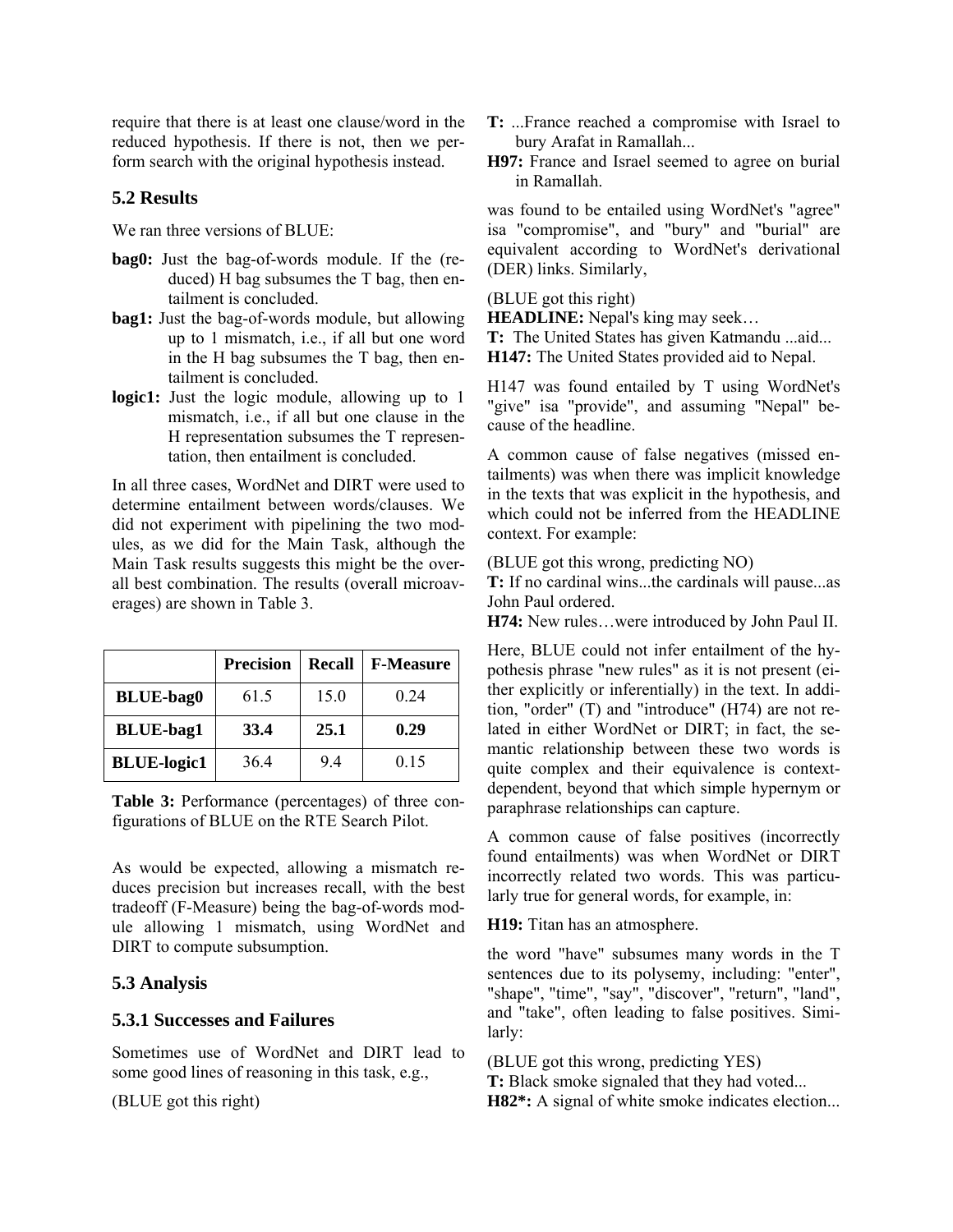BLUE (undesirably) equated "black" and "white" via WordNet's similar adjective (SIM) links:

black#s14 -similar→ clad\_a1 ←similar- white#s10

where the senses are defined as:

black s14: dressed in black, e.g., "black friars" white s10: dressed in white, e.g., "white nuns"

The problem here appears to be a misuse of the "similar" link in WordNet. Finally, and quite humerously, BLUE had a large number of false positives in articles about the pope and his cardinals because "cardinal" can also mean a number (cardinality). As a result, BLUE equated "cardinal" with any number found in the texts, e.g.,:

(BLUE got this wrong, predicting YES)

- **T:** ...smoke from burned ballot papers...could be seen at...around 7 p.m.
- **H76\*:** 115 cardinals participated in the pope's election.

via, among other things, the (undesirable) connection "7" isa "cardinal" (!).

The DIRT paraphrases similarly enabled some good entailments, e.g.,

(BLUE got this right, predicting YES) **T:** Bobby Fischer...awaiting deportation... **H28:** Bobby Fischer faced deportation…

via the DIRT rule "IF X awaits Y THEN X faces Y", and similarly:

(BLUE got this right, predicting YES) **T:** ...Charles divorced Diana...

**H26:** Prince Charles was married to Princess Diana

via the DIRT rule "IF X divorces Y THEN X marries Y" (though BLUE is not doing any temporal reasoning here). As in the Main Task, though, the DIRT rules can result in bad entailments also.

Finally, failing to account for negation, modals, and hypotheticals caused some failures. For example:

(BLUE got this wrong, predicting YES) **T:** ...even if Iceland offered Fischer citizenship... **H29\*:** Iceland granted Bobby Fisher citizenship.

the phrase "even if" turns T into a hypothetical, but BLUE takes T as an actual. (the DIRT paraphase "IF X offers Y THEN X grants Y" completes the connection). Similar problems occurred for the phrases "if convicted" and the negation word "against" in "voted against", which reverses the polarity of the DIRT-based equality "voted"  $\rightarrow$ "granted".

#### **5.3.2 The Precision/Recall Tradeoff**

Interestingly, the precision/recall values vary considerably for different hypotheses. BLUE finds an entailment if the concepts in H subsume those in T, and thus in the extremes:

- (1) If recall is low, then BLUE has missed some texts T entailing H, suggesting that the hypothesis H can be stated using other concepts/phrases than those in or inferable from H (hence BLUE fails to find them)
- (2) If precision is low, then BLUE has found some texts T *not* entailing H, suggesting that the concepts in the hypothesis can be used to state other things besides H (which BLUE has incorrectly taken as entailing H).

We can in fact see these extremes in the results. An example of low recall is:

**H8:** Prince Charles will marry Camilla Parker Bowles.

Here, BLUE got high precision (0.8571) but low recall (0.1765), i.e., BLUE missed a lot of cases. In other words, for this hypothesis, there are likely many other ways of saying the same thing. And indeed this is what we see looking at the "gold standard" entailing sentences:

- the names are often not fully mentioned (we see "Charles", "Camilla", "the couple", "I", "her", "they")
- many indirect references to "marry ("wed", "wedding", "important step", "engagement", "wife", "proposed to", "will become the Princess Consort")

An example of low precision is:

**H147:** The United States provided aid to Nepal.

Here BLUE got low precision (0.2174) but high recall (0.8333), i.e., BLUE found too many cases. In other words, for this hypothesis, the words can be used to say something different. In this case the low precision arose because BLUE allows 1 mismatch (thus "United States" can be ignored), and many sentences describe *Japan* providing aid to